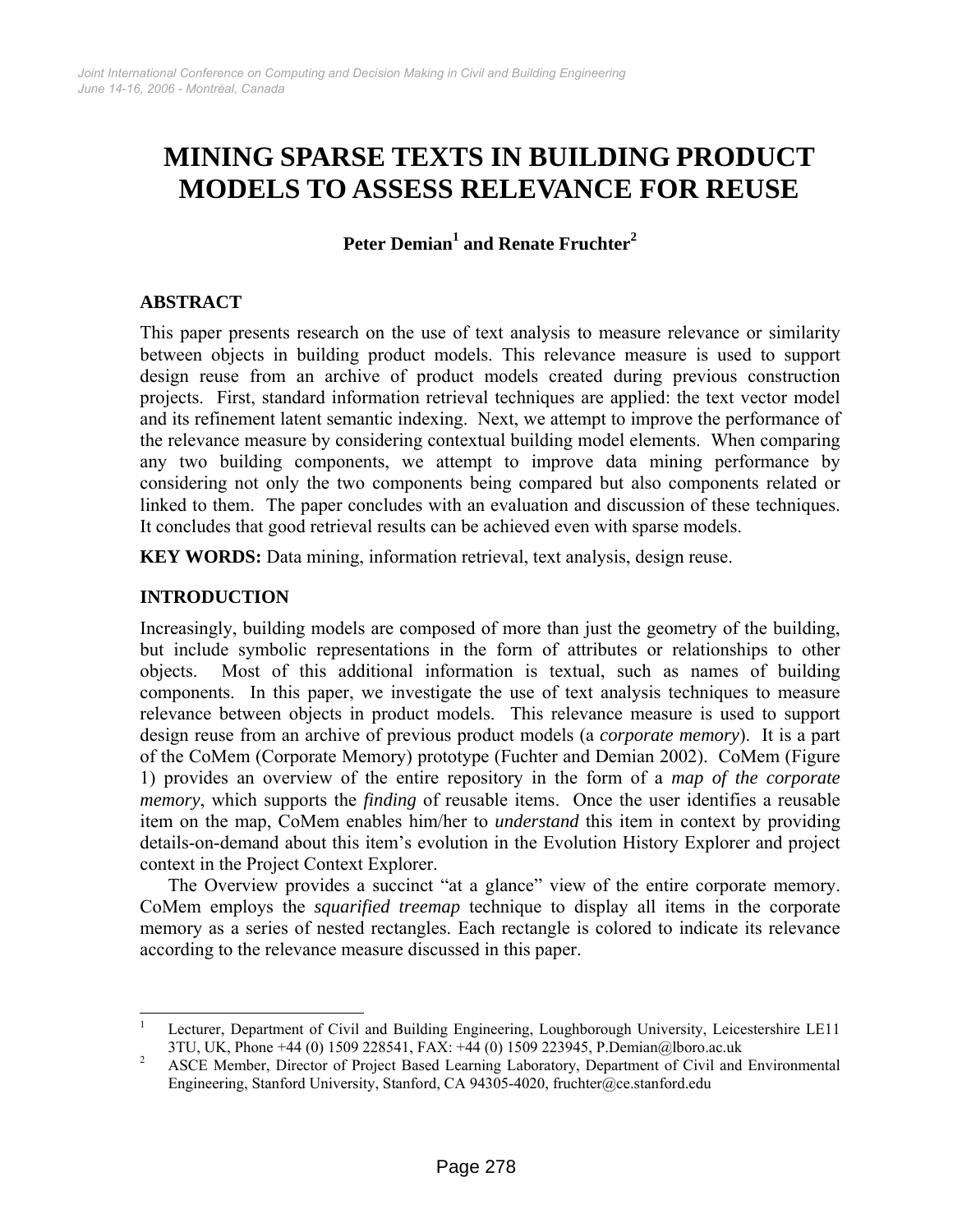<span id="page-1-0"></span>The Project Context Explorer supports the designer to explore the project context of any item selected CoMem Map and related items in that project. The Evolution History Explorer enables the designer to explore the version history of any item selected from the Overview.



Figure 1: CoMem Modules: (a) The Overview; (b) The Evolution History Explorer; (c) The Project Context Explorer; (d) The Content Viewer displays the item being reused.

Our observations of the reuse process as it occurs in current practice show that it consists of two steps: (1) *finding* reusable items, and (2) *understanding* these items in the context in which they were originally created. CoMem supports reuse in both steps. This paper addresses this question: how can the relevance between any two objects in the corporate memory be quantified? Based on the tasks of *finding* and *understanding* that this measure supports, *relevance* can be defined as follows:

For any two corporate memory objects A and B, object B is relevant to object A if:

- The designer is working on object A and object B is potentially reusable. Or:
- The designer is considering reusing object A and object B is related to object A, such that knowledge about object B helps the designer to understand object A.

The approach taken in generating relevance measures is to use text analysis. This is effective because the product model objects are annotated with text strings but have otherwise little formal data. On the other hand this is challenging because the text strings are *much shorter* than those normally used for text analysis and retrieval.

## **CONVERTING COMEM OBJECTS TO DOCUMENTS**

The CoMem schema is a three-level hierarchy composed of *projects*, *disciplines*, and *components*. As team members collaboratively develop the CAD model for the *project*, they communicate and collaborate by creating *discipline* and *component* objects, and linking them to geometrical entities from the CAD model. A *discipline* object encapsulates a portion of the design from a particular point-of-view, a discipline (e.g. architecture), a subsystem (e.g. HVAC) or a general issue (e.g. cost). A *component* object is a design feature over which the design team collaborates. Component objects can also be linked to notes exchanged by the designers or to external files or documents.

Each *project* object has a name. This becomes the text of the project document. Each *discipline* has a name and list of classes that constitute the vocabulary or ontology of that particular design perspective. The user is free to use any text string as a class; there is no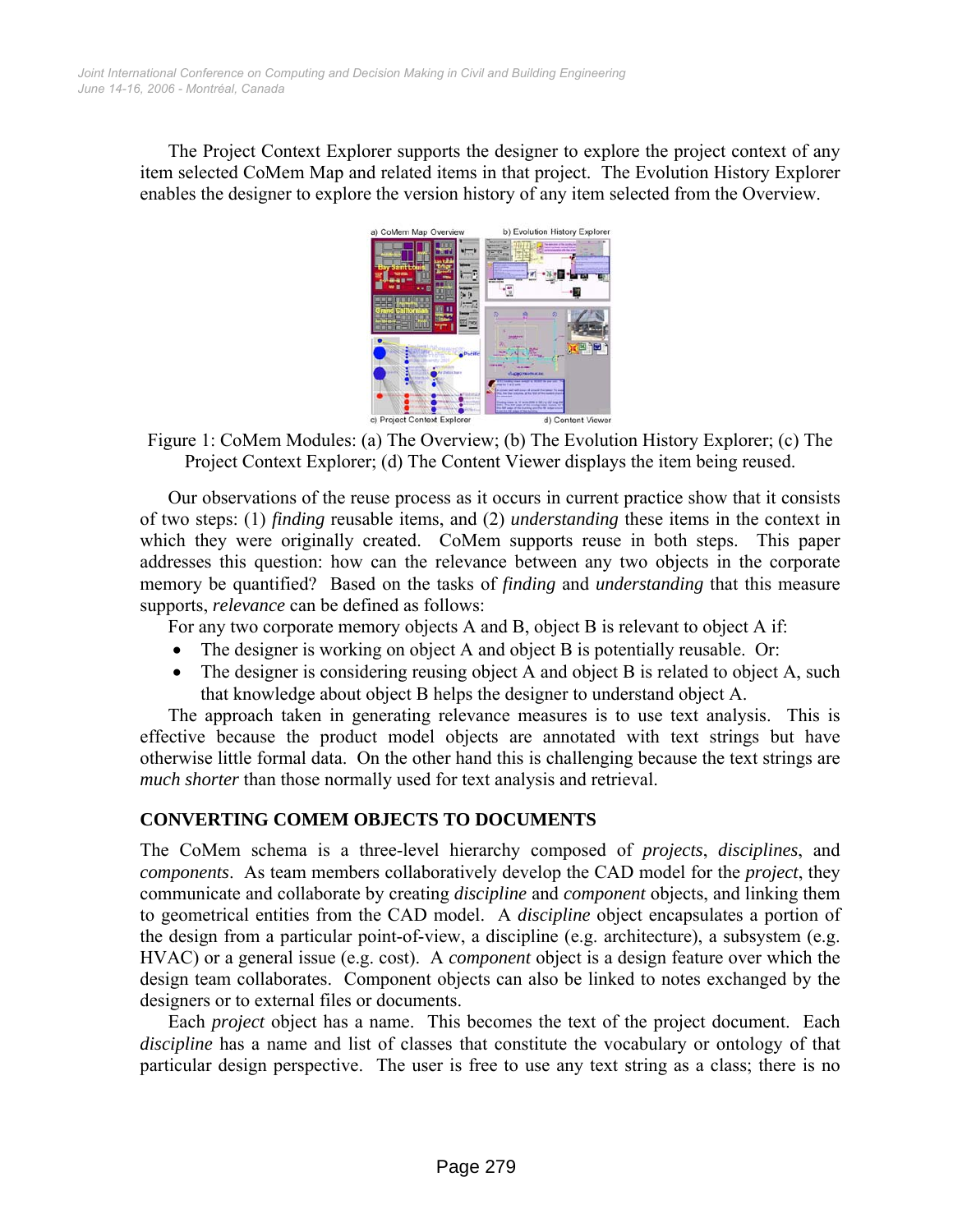universal vocabulary from which the class list is drawn. Each *component* object has a name, and belongs to/is an instance of one of the classes in its parent discipline object. A component object has one or more notes linked to it. [Figure 2](#page-2-0) gives examples of CoMem objects. Each object is converted into a document by concatenating all of its text elements.



<span id="page-2-0"></span>Figure 2: Typical CoMem objects.

### **EVALUATING THE MEASURES OF RELEVANCE**

Tests were conducted on a pilot corporate memory consisting of 10 project objects, 35 discipline objects, 1036 components, giving a total of 1081 objects that were converted into documents. Common words that add little meaning (*the*, *you*, etc.) were filtered out prior to indexing. The experiments were repeated with and without stemming. Stemming is the process whereby distinct terms are reduced to their common grammatical root. Stemming was performed using Porter's algorithm (Baeza-Yates and Ribeiro-Neto 1999).

Evaluation of relevance measures was carried out in the classic information retrieval manner. Given a set of queries, and a set of documents for each query judged to be relevant by a human expert, the results returned by the relevance measure were compared to those provided by the expert using measurements of recall versus precision. In the case of CoMem, a query is a specific object from the corporate memory, and the "hits" returned are other objects that are relevant to the query object. For each query, precision was measured at 11 standard recall levels from 0 to 1.0 in increments of 0.1 using the interpolation rule described in section 3.2.1 of Baeza-Yates and Ribeiro-Neto (1999). The precision measurements at those recall levels were averaged for entire sets of queries.

Three sets of queries were considered separately: queries where the query object was a project (8 queries), a discipline (18 queries), and a component (6 queries). Those were considered separately because those three types of documents differ in how much text they contain, and how representative that text is of the actual content of the object.

#### **COMPARING DOCUMENTS USING THE VECTOR MODEL AND LSI**

The starting point is to use the text vector model (Salton and Buckley 1998). For a collection of *N* documents and a total of *n* index terms across the entire collection, we build a document matrix of size  $N \times n$ . For each document-term element in this matrix, we compute a weight  $w_{i,j}$  which represents the occurrence of term  $k_i$  in document  $d_j$ . Each document is represented as a vector in the high-dimensional space of index terms. The similarity or relevance between two documents is quantified by calculating the cosine of the angle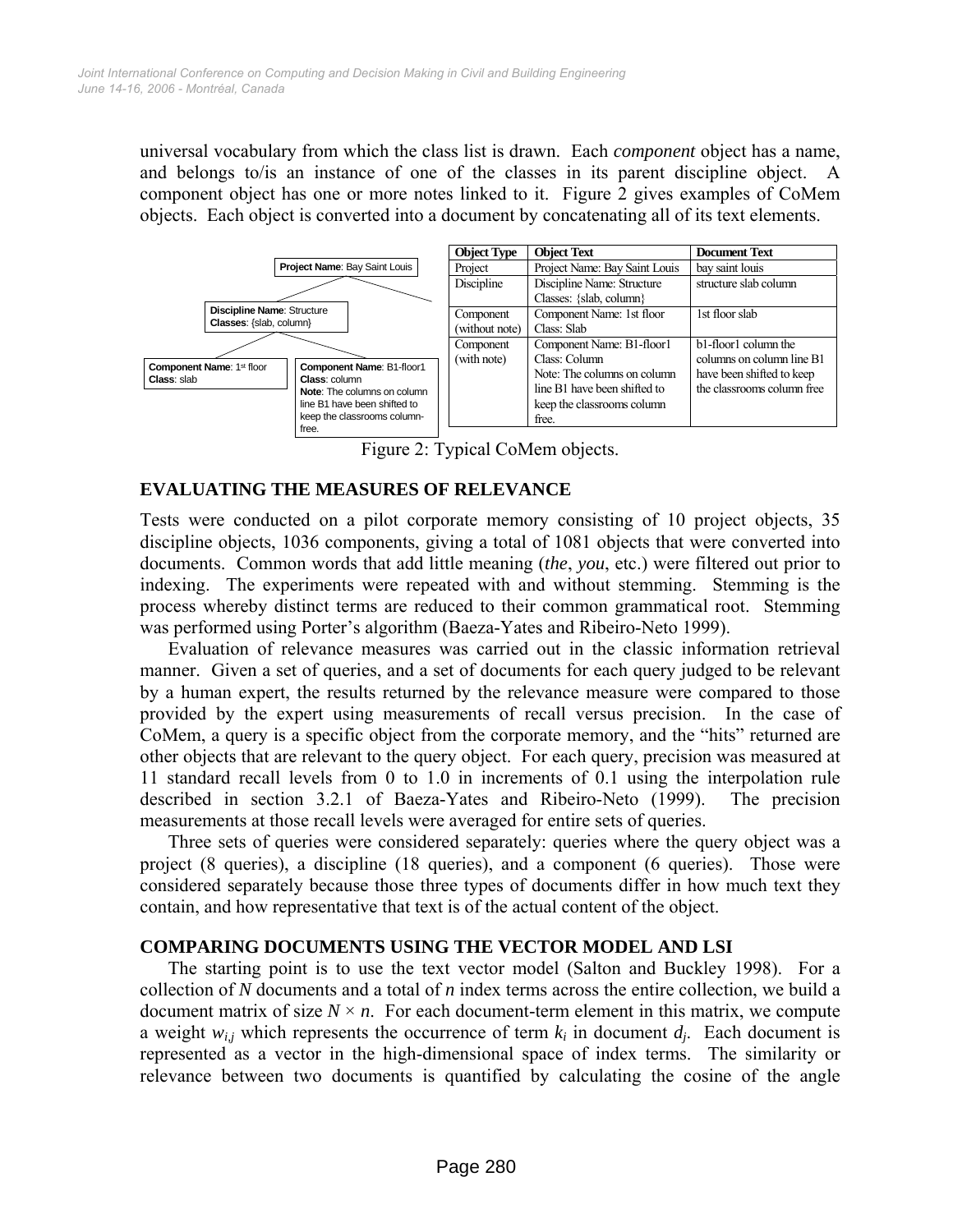between the two document vectors. Experiments were conducted with three different termweighting systems (see Demian and Fruchter 2005 for detailed descriptions): (1) Binary weights, (2) Tf-idf weights, and (3) Log-entropy weights

[Table 1](#page-3-0) gives measurements of precision averaged over the 11 standard recall levels for each of the query sets and term-weighting schemes (with and without stemming).

|                           |               | <b>No Stemming</b><br>(mean precision) | <b>Stemming</b><br>(mean precision) |
|---------------------------|---------------|----------------------------------------|-------------------------------------|
| <b>PROJECT QUERIES</b>    | <b>Binary</b> | 0.31                                   | 0.31                                |
|                           | Log-entropy   | 0.31                                   | 0.31                                |
|                           | Tf-idf        | 0.31                                   | 0.31                                |
| <b>DISCIPLINE QUERIES</b> | Binary        | 0.39                                   | 0.45                                |
|                           | Log-entropy   | 0.40                                   | 0.40                                |
|                           | Tf-idf        | 0.37                                   | 0.41                                |
| <b>COMPONENT QUERIES</b>  | <b>Binary</b> | 0.49                                   | 0.49                                |
|                           | Log-entropy   | 0.56                                   | 0.57                                |
|                           | Tf-idf        | 0.60                                   | 0.63                                |

<span id="page-3-0"></span>Table 1: Mean precision over the 11 standard recall levels using vector model comparisons.

We can make the following observations from the results of

[Table 1](#page-3-0):

- **Comparison of project, discipline, and component queries.** Overall, the vector model gives the best results for component queries and the worst results for project queries. Both project and component documents contain only a few terms. In the case of component objects, these few terms are fairly representative of the content of the object.
- **Term-weighting.** For discipline queries binary weighting performs the best. This is because the other two term-weighting systems reduce the weights of the class terms since they occur frequently over the entire collection, even though the class terms give a better indication of the content of the discipline than the discipline name.
- **Stemming.** For project queries stemming makes little difference. For discipline queries stemming consistently gives a considerable improvement. This is because some discipline documents use singular nouns for the class list (beam, column, slab) whereas others use plural nouns (beams, columns, slabs).

Latent semantic indexing (LSI) is a refinement of the simple vector model that addresses the problems of synonymy (using different words for the same idea), polysemy (using the same word for different ideas). LSI uses singular value decomposition to give an approximation of the document matrix. The *number of factors* indicates the amount of approximation introduced into the model. For large numbers of factors, the LSI model converges to the exact vector model. The claim is that this approximation models the implicit higher order structure in the association between terms and concepts (Landauer and Dumais 1995).

For example, if the two terms *lift* and *elevator* frequently co-occur within documents in the collection or if they frequently occur in the same contexts, then an LSI query for *lift*  would also return documents with only the term *elevator*, an association that would be overlooked by the simple vector model.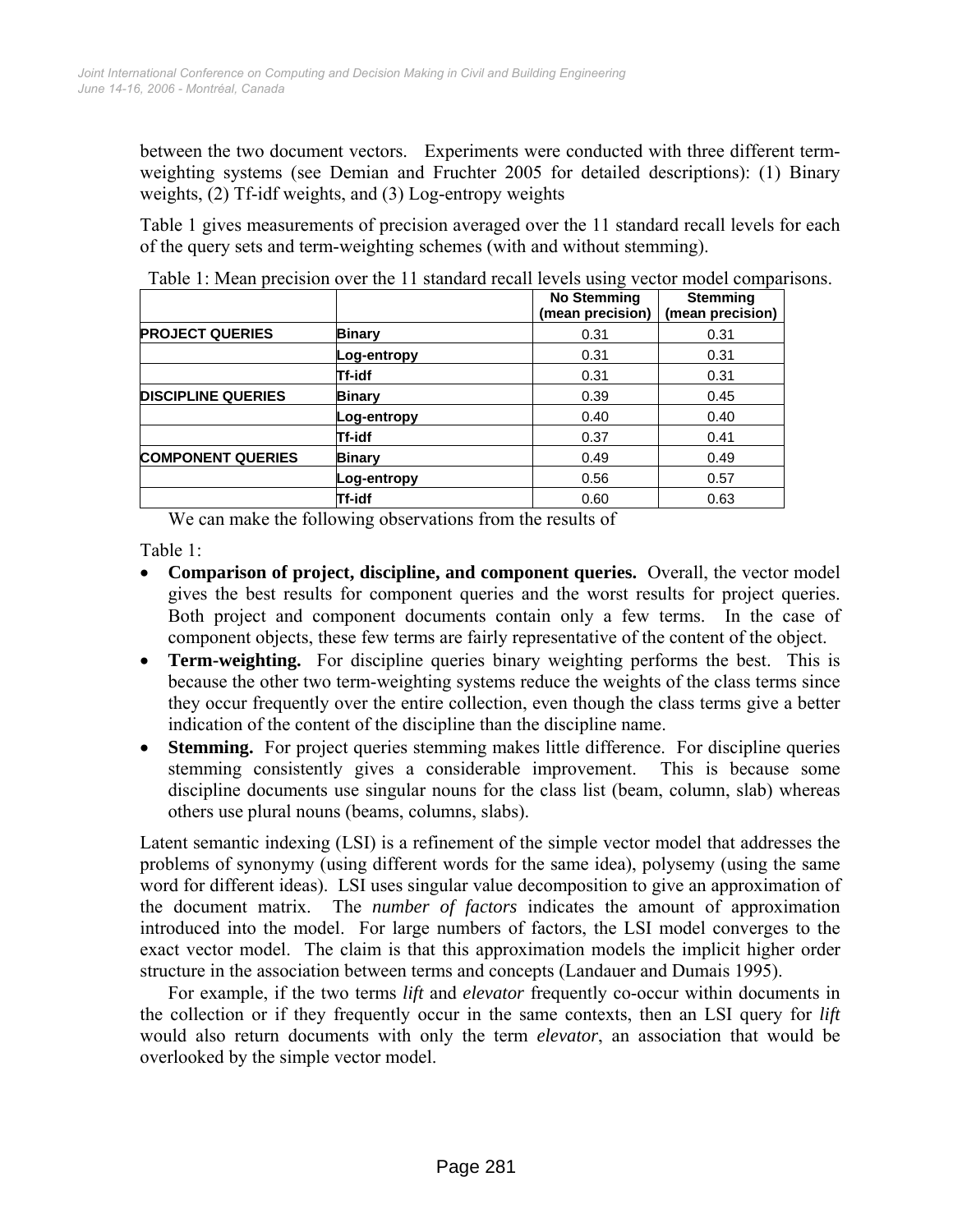We conducted several tests with LSI to determine whether it could offer an improvement over the performance obtained with the simple vector model. The data from the LSI runs for component queries is shown in [Figure 3](#page-4-0) (the "No Corpus" lines). Each line shows the mean precision over the 11 standard recall levels obtained by running LSI using tf-idf weights and varying the number of factors.

<span id="page-4-0"></span>

Figure 3: Mean precision over 11 standard recall levels using LSI for component queries.

For discipline and component ([Figure 3\)](#page-4-0) queries, LSI performs worse than the vector model for small numbers of factors, but gradually converges to the performance of the vector model as the number of factors is increased. For project queries (not shown here), LSI gives a modest improvement over the simple vector model when 300-350 factors are used. As with the vector model runs, stemming consistently improves performance.

It is not surprising that LSI does not offer any significant improvement over the simple vector model. LSI is claimed to work best when the collection of documents is large and the documents are rich in keywords, which helps to infer relationships between terms based on their co-occurrence. In our case, the document matrix is sparse, with many of the documents consisting of only two or three terms.

One way to address this problem is to add a set of "rich" documents with the CoMem documents. The rationale behind this is that if these additional documents are numerous enough and rich enough (i.e. contain many keywords), then LSI should be able to infer relationships between terms because they frequently co-occur in the additional documents. These inferred relationships should in turn improve data mining performance when comparing CoMem objects. We tested this approach with two sets of additional documents:

- A collection of discussion forum messages exchanged by the design teams working on the projects in our experimental corporate memory. Each individual message was treated as a single document.
- A set of articles from reference handbooks for professional structural designers and construction managers. Each paragraph was treated as a single document.

It can be seen from the "corpus" lines in [Figure 3](#page-4-0) that this was not successful. In both cases, adding the corpus further reduced the performance of the LSI runs.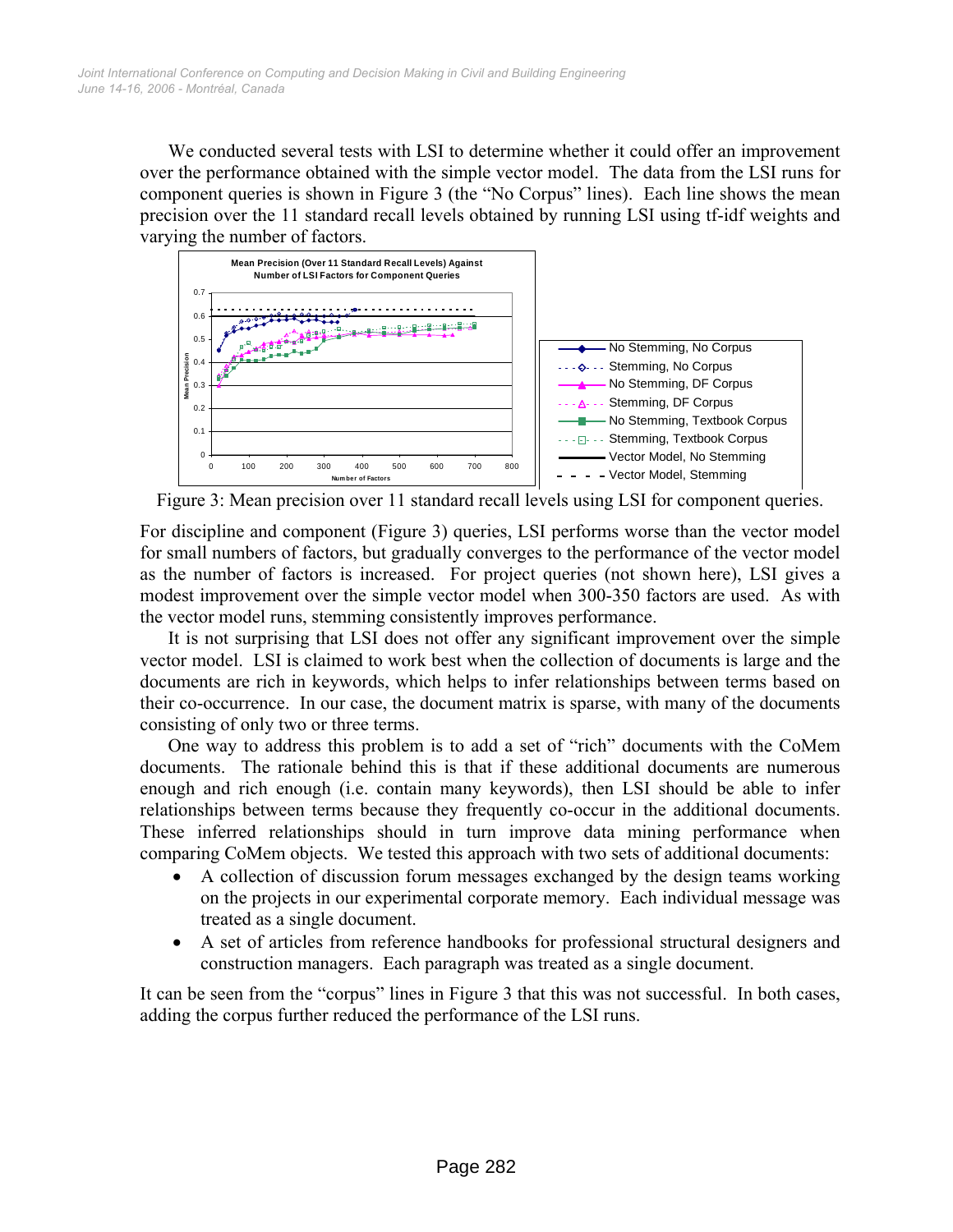# **CONTEXT-SENSITIVE COMPARISONS: CONCATENATING DOCUMENTS**

As noted above, CoMem documents do not belong in a flat collection but are hierarchically structured. It would make sense therefore to consider an object's relatives within the hierarchy when making comparisons involving that object. Before we try a more sophisticated approach involving tree matching, we will test whether the approach of simply concatenating documents offers any improvement in data mining performance. When converting an object to a document, we will include the text from that object's ancestors and/or descendants. Specifically, we will try the following options:

- **Concatenating descendants**: The retrieval performance for project queries is fairly weak. It has already been noted that the short label given to a project object is usually a poor indication of the content of the project. Concatenating the texts of all the project's descendants (disciplines and components) to the project document will result in a much longer text, which may improve data mining performance. The same is also true of discipline objects.
- **Concatenating ancestors**: For component and discipline objects, retrieval performance might be improved because objects belonging to similar parents (to the query item) will be ranked above those coming from unrelated parents.
- **Concatenating both descendants and ancestors**: Only discipline objects have both descendants (components) and ancestors (a project).

The results (mean precision over the 11 standard recall levels) from repeating the simple vector model analysis with concatenated documents are shown in [Figure 4.](#page-5-0) Separate results are shown for the project, discipline, and component query sets.

<span id="page-5-0"></span>

Figure 4: Mean precision over 11 standard recall levels for (a) project queries, (b) discipline queries, and (c) component queries using different forms of concatenation.

For project queries, concatenating descendants gives improved performance, particularly when stemming is combined with binary weights. For discipline queries, any form of concatenation causes a decrease in performance. As noted earlier, the text of discipline objects (which consists of a name and a list of classes) already provides a good representation of the content of the discipline object. For component queries, concatenating ancestors and concatenating both descendants and ancestors both cause a decrease in data mining performance. This can be explained by the fact that the ancestors of component objects (their disciplines and projects) were not given much consideration by the human experts when making human judgments of relevance.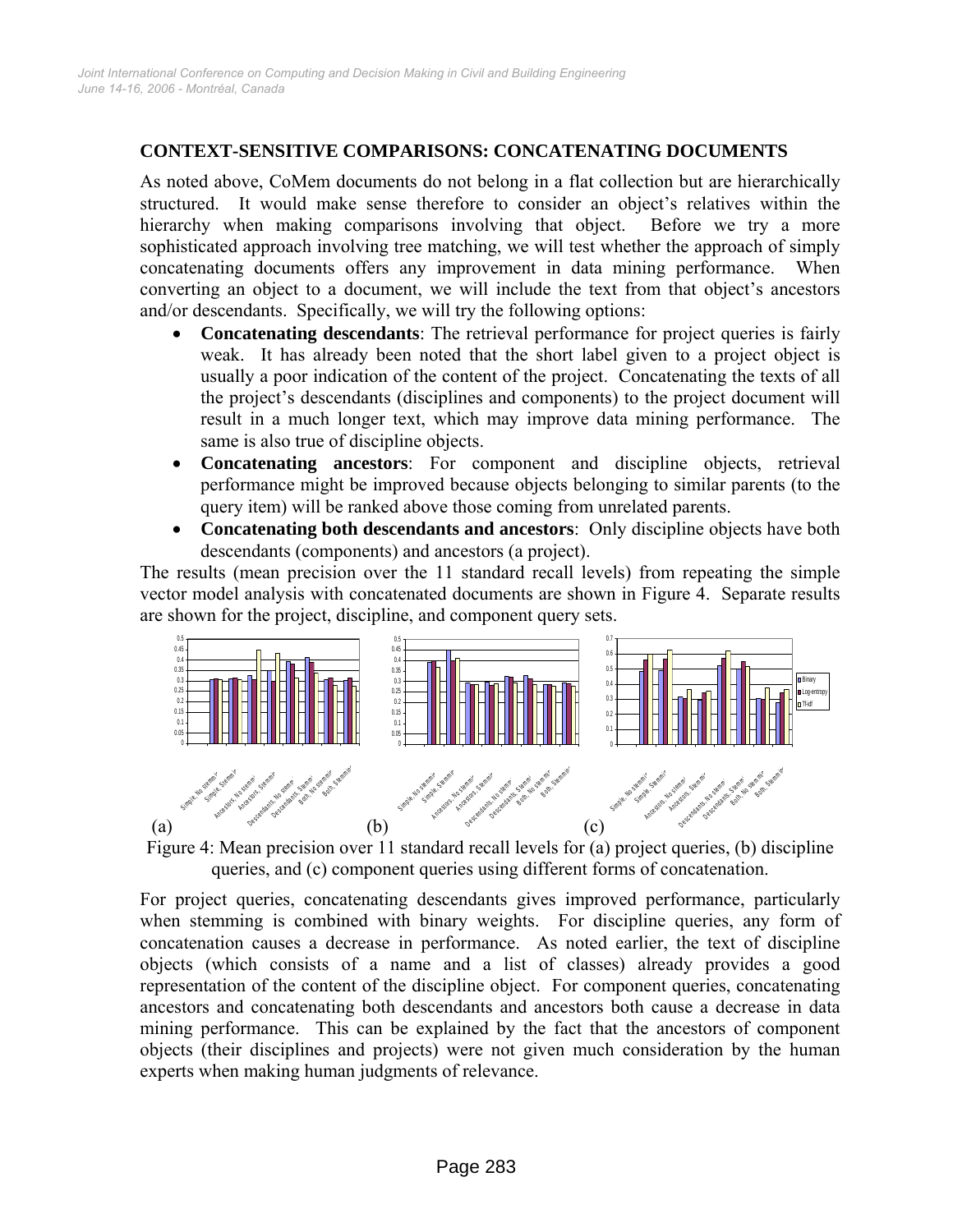## **CONTEXT-SENSITIVE COMPARISONS: TREE MATCHING**

Above, we discussed the relatively simple method of concatenating the text from ancestors and descendants to take account of contextual objects. Here, we try a more elaborate method inspired by the concept of tree isomorphism. Two graphs *G* and *G'* are isomorphic if we can label the vertices of *G* to be vertices of *G'*, maintaining the corresponding edges in *G* and *G'*. The basic idea is that when comparing two objects, we try to find the best possible one-toone match between those objects, their ancestors and their descendants. The closeness of this match becomes our relevance measure. We will use the vector model measurements of relevance between any two nodes as a *simple* measure of relevance and aggregate those into *compound* measures of relevance that take account of the relatives (ancestors and descendants) in the tree. There are six possible types of comparisons: (1) Component-Component comparisons, (2) Discipline-Discipline comparisons, (3) Project-Project comparisons, (4) Project-Component comparisons, (5) Discipline-Component comparisons, and (6) Project-Discipline comparisons

For brevity, only the second type of comparison will be described here. The remaining comparisons are described in more detail elsewhere (Demian and Fruchter 2005). To compare two disciplines, the *simple relevance* between disciplines  $d_i$  and  $d_j$  is taken as  $r_{d_i, d_j}$ ,

where  $r_{d_i, d_j}$  is the simple vector model relevance between them.

The *compound relevance*  $\hat{r}_{d_i, d_j}$  between disciplines  $d_i$  and  $d_j$  is:

$$
\hat{r}_{d_i,d_j} = w_c g(d_i,d_j) + w_d r_{d_i,d_j} + w_p r_{p_i,p_j}
$$

where  $r_{p_i, p_j}$  is the simple relevance between  $d_i$ 's parent project  $p_i$  and  $d_j$ 's parent project  $p_j$ , and  $g(d_i, d_j)$  is some aggregated function of the simple relevancies between discipline  $d_i$ 's *m* component children and discipline  $d_j$ 's *n* component children. We can say without loss of generality that  $m \leq n$ .

The best way to think of  $g(d_i, d_j)$  is as providing some aggregated measure of relevance between *d <sup>i</sup>* and *dj* based on simple relevancies between their children components. There are 2*mn* possible directed edges between the set of *di*'s *m* component children and the set of discipline  $d_i$ 's *n* component children such that each edge spans the two sets. Each edge has a relevance value associated with it, which is the simple vector model relevance between the two components connected by the edge. We would like to find some subset of those edges which best represents the relevance between those two sets of components, and calculate the mean relevance associated with this subset. This becomes the value of  $g(d_i, d_i)$ .

In the spirit of isomorphic tree matching, we might choose a subset of edges such that each component in the smaller set has one outgoing edge and each component in the larger set has no more than one incoming edge. In other words, we will try to find the best one-toone mapping from the components in the smaller set to the components in the larger set. There are  $P_m^n$  possible mappings. Each possible mapping can be represented by a set of m edges, and can be evaluated by taking the mean relevance of those edges. The value of  $g(d_i, d_j)$  is the mean relevance of the best possible mapping. This is shown in [Figure 5](#page-7-0) (a).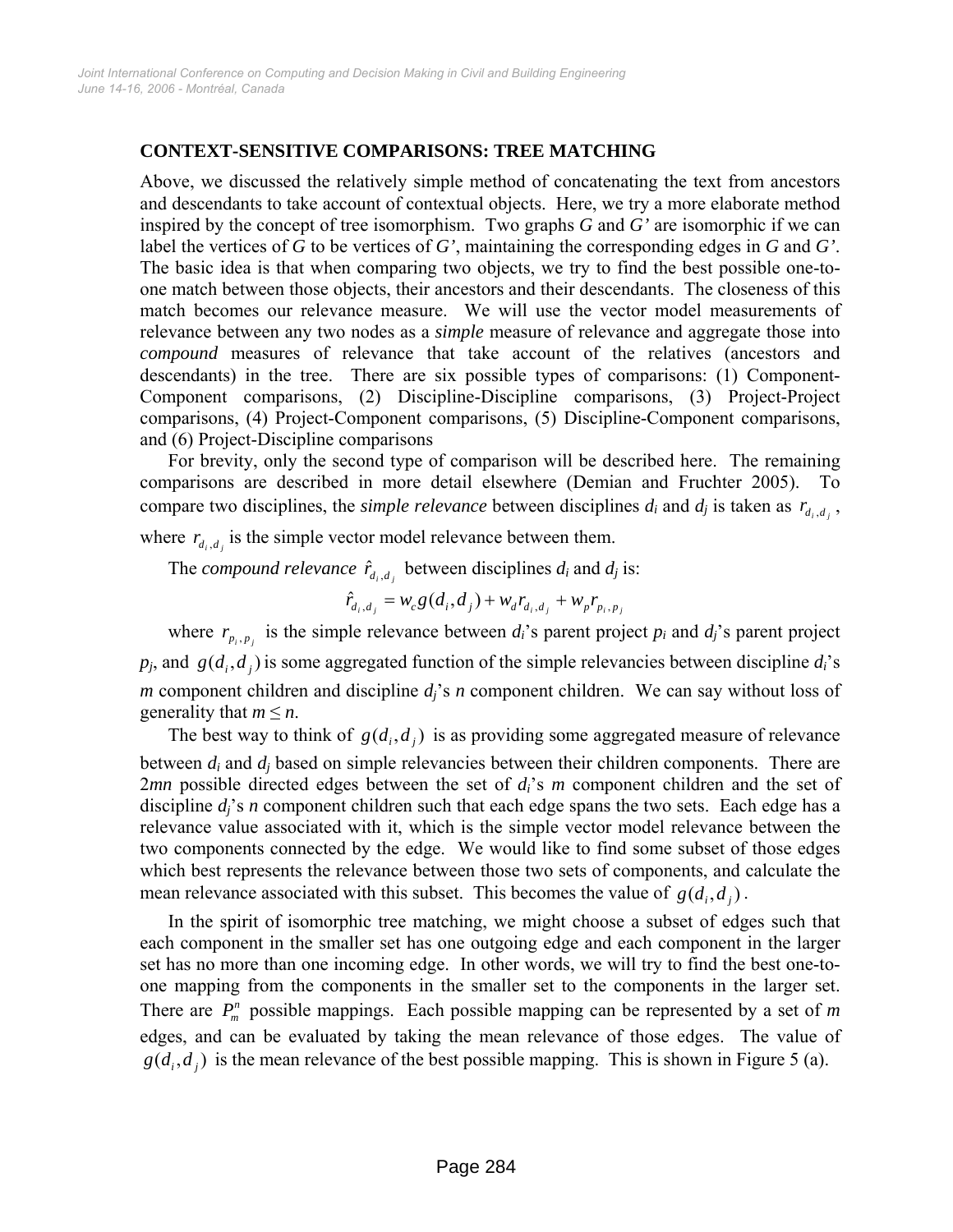*June 14-16, 2006 - Montréal, Canada Joint International Conference on Computing and Decision Making in Civil and Building Engineering*

<span id="page-7-0"></span>

Figure 5: Compound discipline-discipline comparisons. (a) More accurate method but more complcomputationally-demanding (b) Less accurate method but simpler

This method is too computationally demanding for large sets of components. Finding the best mapping means evaluating every possible mapping. For *m* and *n* approximately equal, the number of possible mappings is of the order of *n!*. Larger CoMem disciplines can have more than 20 components;  $20! = 2.4 \times 10^{18}$ . Therefore, for larger sets of components, an alternative method is used. According to this method, a subset of edges is chosen such that the highest-relevance outgoing edge for each component in both sets is included. Subsets of this type will have  $m+n$  edges, and can be evaluated by calculating the mean relevance of those edges, which is taken as the value of  $g(d_i, d_j)$  ([Figure 5](#page-7-0) (b)) The main advantage of this method is that it finds a local optimum with very little search. The main disadvantage is that it does not enforce a one-to-one mapping and so is arguably less accurate.

[Figure 6](#page-7-1) (a) shows the retrieval performance for both the simple vector model using stemming and tf-idf weights and the tree matching method where those same vector model comparisons are aggregated into compound relevance measures that take account of contextual objects.

<span id="page-7-1"></span>

Figure 6: (a) Mean precision over 11 standard recall positions for project, discipline, and component queries using simple vector model and tree matching, (a) for all comparisons in query sets (b) with comparisons between different types of objects eliminated.

Tree matching out-performs the vector model for project queries, but not for discipline or component queries. As noted earlier, project documents consist only of the project name, which is not highly indicative of the type of project, and so comparing a project to other objects based on that project's disciplines and components makes sense. However the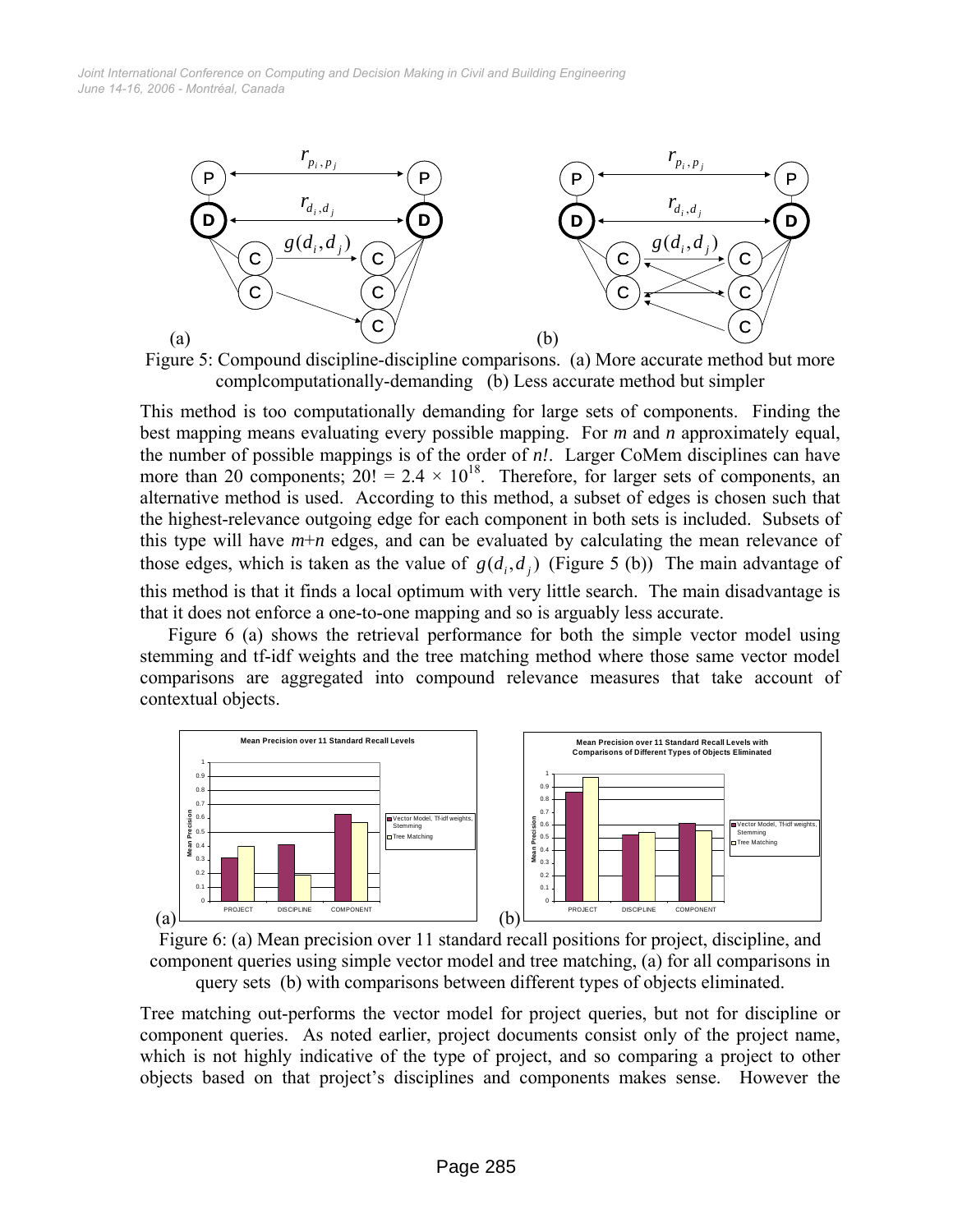retrieval performance achieved for project queries using the tree matching method is comparable to that achieved by concatenating documents.

On the other hand, discipline documents include the discipline name (e.g. "structural system") as well as a list of classes (e.g. beam, column, slab). In this case, direct vector model comparisons using that discipline document are adequate. A similar argument can be made for component queries. The text of a component document is a good representation of that component and so there is not much need to compare contextual objects.

One major disadvantage of the tree matching method is that when comparing two objects of two different types, those two objects are never directly compared to one another. For example, when comparing a discipline with the text "slabs {precast, post tensioned, composite}" to a component with the text "first floor slab", those two texts are never directly compared using the vector model. Instead the discipline's children are compared to the component, and the component's parent is compared to the discipline. To investigate the extent to which the poor performance of the tree matching method is due to this effect, we reran the evaluation of the results with all such comparisons eliminated. Only comparisons between objects of the same type are included in the evaluation. [Figure 6](#page-7-1) (b) shows the retrieval performance of the two methods when this restriction is enforced. The performance of the tree matching method is comparable to that of the vector model for all three types of queries. For discipline queries the tree matching method fares much better than before.

## **DISCUSSION AND CONCLUSIONS**

The most striking outcome is that there is no clear strong winner amongst the various studied alternatives. Furthermore, more complex relevance measures do not necessarily give better results than simpler ones.

- When comparing different term-weighting systems, the simplest system (binary weights) often performed just as well as the most complicated (log-entropy).
- When taking context into account, the simple method of concatenating documents performed well and often better than the more complicated tree matching method.
- When attempting to address the problem of synonyms, latent semantic indexing doesn't perform better than the simple vector model, whereas the relatively primitive dimensionality reduction achieved by stemming consistently performed better than both LSI and the unstemmed vector model

The best overall performance is achieved using tf-idf weights in conjunction with stemming, and this is what is used by CoMem. For component and discipline queries, simple vector model comparisons are used. For project queries, the context (i.e. the discipline and component objects belonging to the project) needs to be taken into account, and concatenating the descendants of the project object onto the text of the project document is a simple and effective way of achieving this.

The tree matching approach as implemented here does not provide sufficiently improved performance to justify the additional computation it entails. It is worth developing in future research. In particular the choice of weights,  $w_p$ ,  $w_d$ , and  $w_c$ , needs further investigation. Currently, the weights are chosen based on simple heuristics.